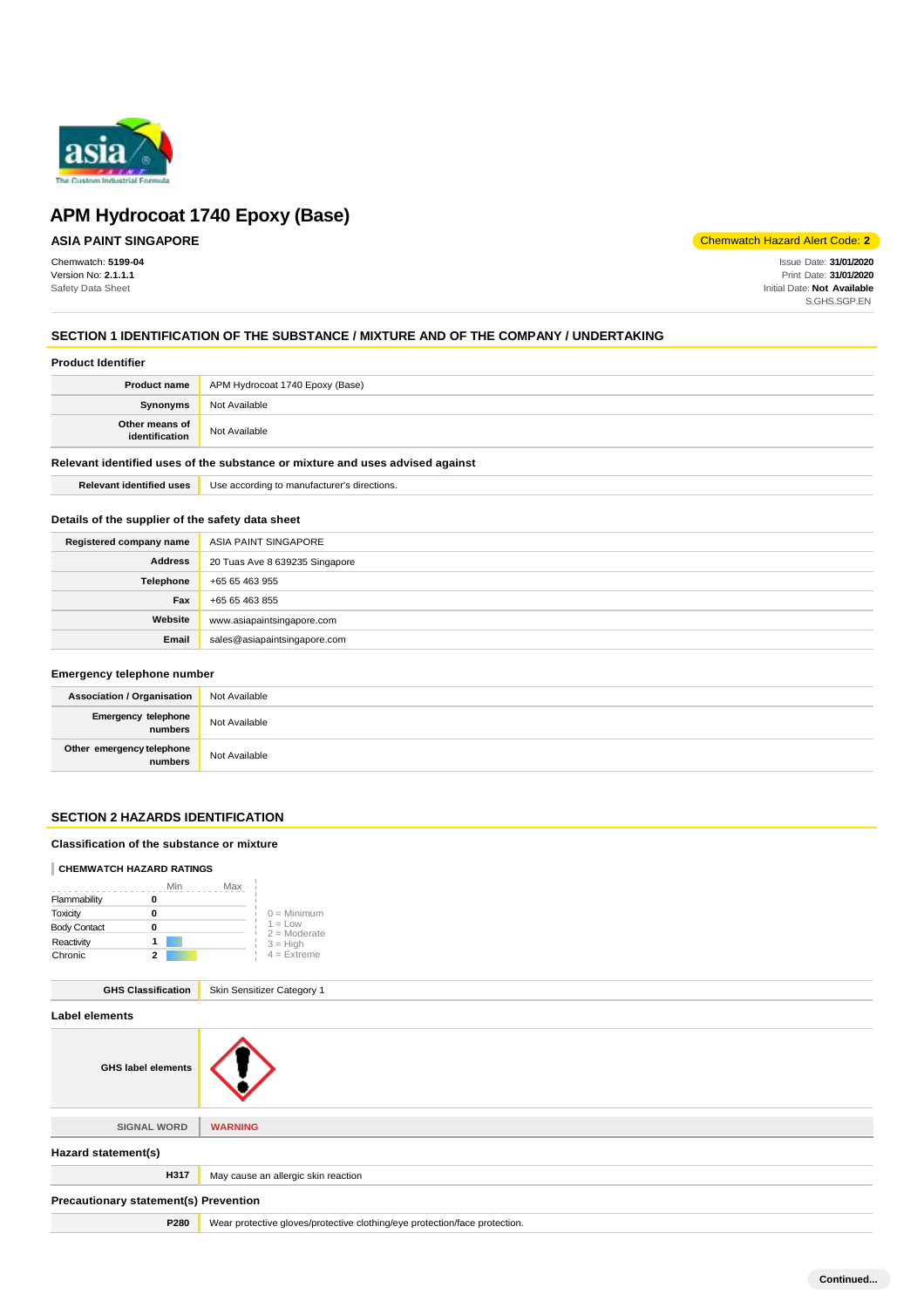| P261<br>Avoid breathing dust/fume/gas/mist/vapours/spray.                      |                                                                  |
|--------------------------------------------------------------------------------|------------------------------------------------------------------|
| P272<br>Contaminated work clothing should not be allowed out of the workplace. |                                                                  |
| <b>Precautionary statement(s) Response</b>                                     |                                                                  |
| P302+P352                                                                      | IF ON SKIN: Wash with plenty of water and soap.                  |
| P333+P313                                                                      | If skin irritation or rash occurs: Get medical advice/attention. |

| $3 + P313$ | f skin irritation or rash occurs: Get medical advice/attention. |
|------------|-----------------------------------------------------------------|
| P362+P364  | Take off contaminated clothing and wash it before reuse.        |
|            |                                                                 |

## **Precautionary statement(s) Storage**

Not Applicable

# **Precautionary statement(s) Disposal**

**P501** Dispose of contents/container in accordance with local regulations.

# **SECTION 3 COMPOSITION / INFORMATION ON INGREDIENTS**

## **Substances**

See section below for composition of Mixtures

#### **Mixtures**

| <b>CAS No</b> | %[weight] | Name                                       |
|---------------|-----------|--------------------------------------------|
| 112-24-3      | - <5      | triethylenetetramine                       |
|               | balance   | Ingredients determined not to be hazardous |

#### **SECTION 4 FIRST AID MEASURES**

## **Description of first aid measures**

| <b>Eye Contact</b>  | If this product comes in contact with eyes:<br>Wash out immediately with water.<br>If irritation continues, seek medical attention.<br>Removal of contact lenses after an eye injury should only be undertaken by skilled personnel. |
|---------------------|--------------------------------------------------------------------------------------------------------------------------------------------------------------------------------------------------------------------------------------|
| <b>Skin Contact</b> | If skin contact occurs:<br>Immediately remove all contaminated clothing, including footwear.<br>Flush skin and hair with running water (and soap if available).<br>Seek medical attention in event of irritation.                    |
| <b>Inhalation</b>   | If fumes, aerosols or combustion products are inhaled remove from contaminated area.<br>Other measures are usually unnecessary.                                                                                                      |
| Ingestion           | Immediately give a glass of water.<br>First aid is not generally required. If in doubt, contact a Poisons Information Centre or a doctor.                                                                                            |

## **Indication of any immediate medical attention and special treatment needed**

Treat symptomatically.

## **SECTION 5 FIREFIGHTING MEASURES**

#### **Extinguishing media**

- **There is no restriction on the type of extinguisher which may be used.**
- Use extinguishing media suitable for surrounding area.

# **Special hazards arising from the substrate or mixture**

| <b>Fire Incompatibility</b>    | Avoid contamination with oxidising agents i.e. nitrates, oxidising acids, chlorine bleaches, pool chlorine etc. as ignition may result                                                                                                                                                                                                                                                                                                                                                                                                                    |  |
|--------------------------------|-----------------------------------------------------------------------------------------------------------------------------------------------------------------------------------------------------------------------------------------------------------------------------------------------------------------------------------------------------------------------------------------------------------------------------------------------------------------------------------------------------------------------------------------------------------|--|
| <b>Advice for firefighters</b> |                                                                                                                                                                                                                                                                                                                                                                                                                                                                                                                                                           |  |
| <b>Fire Fighting</b>           | Alert Fire Brigade and tell them location and nature of hazard.<br>Wear breathing apparatus plus protective gloves in the event of a fire.<br>Prevent, by any means available, spillage from entering drains or water courses.<br>Use fire fighting procedures suitable for surrounding area.<br><b>DO NOT</b> approach containers suspected to be hot.<br>Cool fire exposed containers with water spray from a protected location.<br>If safe to do so, remove containers from path of fire.<br>Equipment should be thoroughly decontaminated after use. |  |
| <b>Fire/Explosion Hazard</b>   | Non combustible.<br>Not considered to be a significant fire risk.<br>Expansion or decomposition on heating may lead to violent rupture of containers.<br>Decomposes on heating and may produce toxic fumes of carbon monoxide (CO).<br>May emit acrid smoke.<br>Decomposition may produce toxic fumes of carbon dioxide (CO2), nitrogen oxides (NOx), other pyrolysis products typical of burning organic materialMay emit<br>poisonous fumes. May emit corrosive fumes.                                                                                  |  |

## **SECTION 6 ACCIDENTAL RELEASE MEASURES**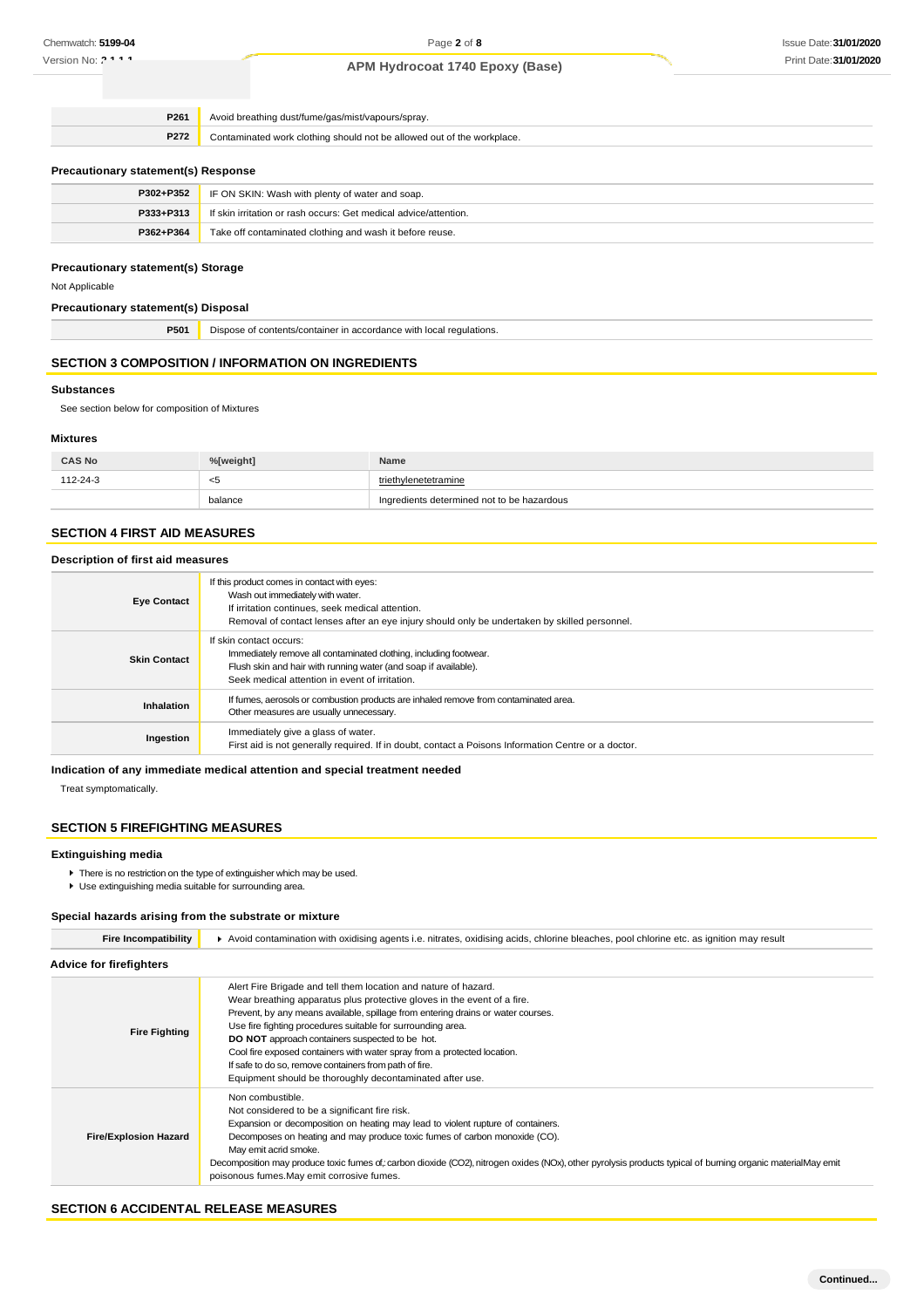## **Personal precautions, protective equipment and emergency procedures**

| <b>Minor Spills</b> | Clean up all spills immediately.<br>Avoid breathing vapours and contact with skin and eyes.<br>Control personal contact with the substance, by using protective equipment.<br>Contain and absorb spill with sand, earth, inert material or vermiculite.<br>Wipe up.<br>Place in a suitable, labelled container for waste disposal.                                                                                                                                                                                                                                                                                                                                                                                                                                                                                               |
|---------------------|----------------------------------------------------------------------------------------------------------------------------------------------------------------------------------------------------------------------------------------------------------------------------------------------------------------------------------------------------------------------------------------------------------------------------------------------------------------------------------------------------------------------------------------------------------------------------------------------------------------------------------------------------------------------------------------------------------------------------------------------------------------------------------------------------------------------------------|
| <b>Major Spills</b> | Moderate hazard.<br>Clear area of personnel and move upwind.<br>Alert Fire Brigade and tell them location and nature of hazard.<br>Wear breathing apparatus plus protective gloves.<br>Prevent, by any means available, spillage from entering drains or water course.<br>Stop leak if safe to do so.<br>Contain spill with sand, earth or vermiculite.<br>Collect recoverable product into labelled containers for recycling.<br>Neutralise/decontaminate residue (see Section 13 for specific agent).<br>Collect solid residues and seal in labelled drums for disposal.<br>Wash area and prevent runoff into drains.<br>After clean up operations, decontaminate and launder all protective clothing and equipment before storing and re-using.<br>If contamination of drains or waterways occurs, advise emergency services. |

Personal Protective Equipment advice is contained in Section 8 of the SDS.

## **SECTION 7 HANDLING AND STORAGE**

## **Precautions for safe handling**

| Safe handling     | Avoid all personal contact, including inhalation.<br>Wear protective clothing when risk of exposure occurs.<br>Use in a well-ventilated area.<br>Avoid contact with moisture.<br>Avoid contact with incompatible materials.<br>When handling, <b>DO NOT</b> eat, drink or smoke.<br>Keep containers securely sealed when not in use.<br>Avoid physical damage to containers.<br>Always wash hands with soap and water after handling.<br>Work clothes should be laundered separately. Launder contaminated clothing before re-use.<br>Use good occupational work practice.<br>Observe manufacturer's storage and handling recommendations contained within this SDS.<br>Atmosphere should be regularly checked against established exposure standards to ensure safe working conditions are maintained.<br><b>DO NOT</b> allow clothing wet with material to stay in contact with skin |
|-------------------|----------------------------------------------------------------------------------------------------------------------------------------------------------------------------------------------------------------------------------------------------------------------------------------------------------------------------------------------------------------------------------------------------------------------------------------------------------------------------------------------------------------------------------------------------------------------------------------------------------------------------------------------------------------------------------------------------------------------------------------------------------------------------------------------------------------------------------------------------------------------------------------|
| Other information | Store in original containers.<br>Keep containers securely sealed.<br>Store in a cool, dry, well-ventilated area.<br>Store away from incompatible materials and foodstuff containers.<br>Protect containers against physical damage and check regularly for leaks.<br>Observe manufacturer's storage and handling recommendations contained within this SDS.                                                                                                                                                                                                                                                                                                                                                                                                                                                                                                                            |

#### **Conditions for safe storage, including any incompatibilities**

| Suitable container      | Polyethylene or polypropylene container.<br>Packing as recommended by manufacturer.<br>Check all containers are clearly labelled and free from leaks.<br>20L Can, 5L Can. |
|-------------------------|---------------------------------------------------------------------------------------------------------------------------------------------------------------------------|
| Storage incompatibility | Avoid reaction with oxidising agents                                                                                                                                      |

## **SECTION 8 EXPOSURE CONTROLS / PERSONAL PROTECTION**

## **Control parameters**

## **OCCUPATIONAL EXPOSURE LIMITS (OEL)**

**INGREDIENT DATA**

Not Available

## **EMERGENCY LIMITS**

| Ingredient           | <b>Material name</b> | TEEL-1 |                     | TEEL-2  | TEEL-3 |
|----------------------|----------------------|--------|---------------------|---------|--------|
| triethylenetetramine | Triethylenetetramine | 3 ppm  |                     | 5.7 ppm | 83 ppm |
| Ingredient           | Original IDLH        |        | <b>Revised IDLH</b> |         |        |
| triethylenetetramine | Not Available        |        | Not Available       |         |        |

#### **Exposure controls**

| Appropriate engineering<br>controls | Engineering controls are used to remove a hazard or place a barrier between the worker and the hazard. Well-designed engineering controls can be highly<br>effective in protecting workers and will typically be independent of worker interactions to provide this high level of protection.<br>The basic types of engineering controls are:<br>Process controls which involve changing the way a job activity or process is done to reduce the risk.<br>Enclosure and/or isolation of emission source which keeps a selected hazard "physically" away from the worker and ventilation that strategically "adds" and<br>"removes" air in the work environment. Ventilation can remove or dilute an air contaminant if designed properly. The design of a ventilation system must match<br>the particular process and chemical or contaminant in use.<br>Employers may need to use multiple types of controls to prevent employee overexposure. |
|-------------------------------------|-------------------------------------------------------------------------------------------------------------------------------------------------------------------------------------------------------------------------------------------------------------------------------------------------------------------------------------------------------------------------------------------------------------------------------------------------------------------------------------------------------------------------------------------------------------------------------------------------------------------------------------------------------------------------------------------------------------------------------------------------------------------------------------------------------------------------------------------------------------------------------------------------------------------------------------------------|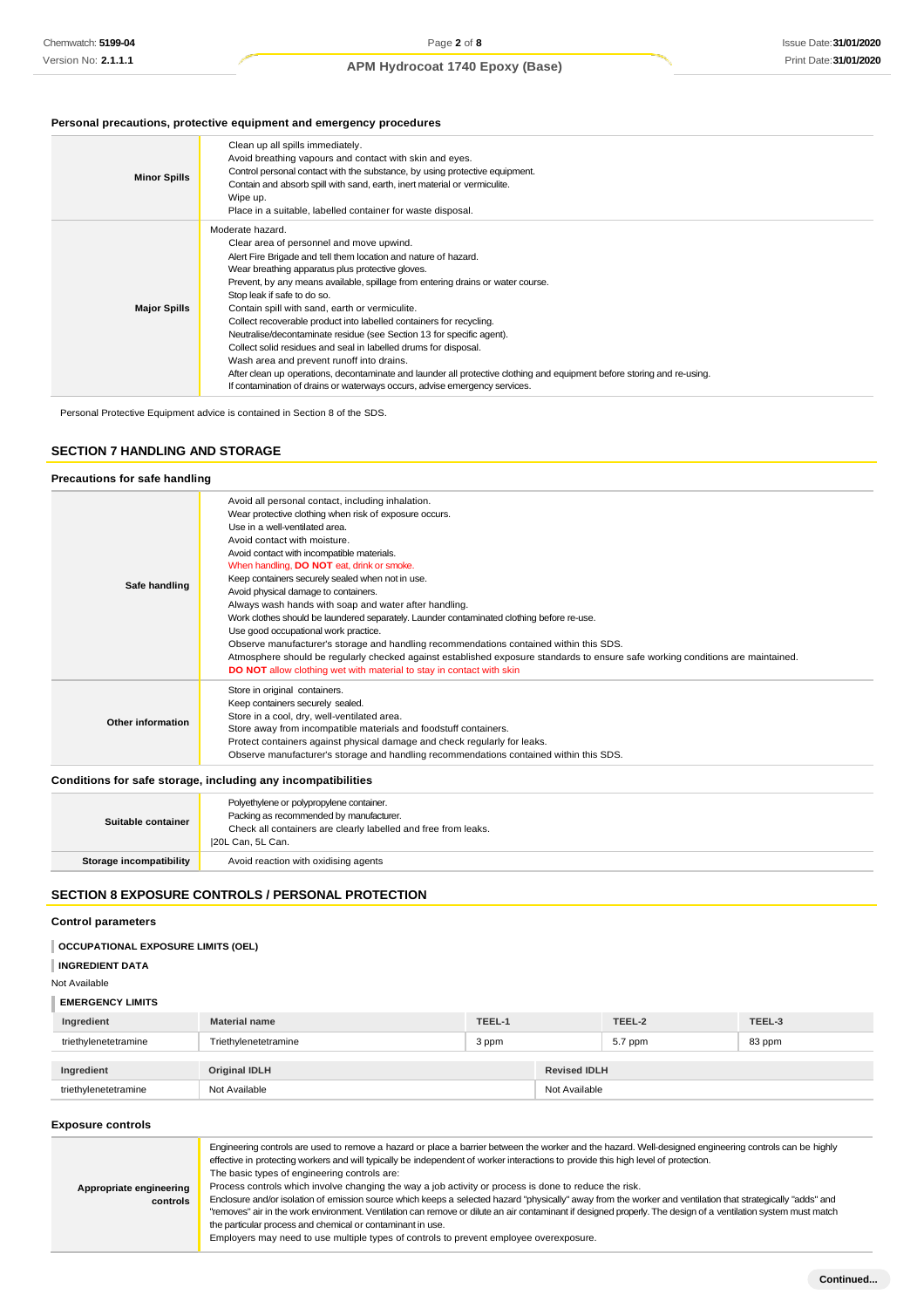**Thermal hazards** Not Available

## **APM Hydrocoat 1740 Epoxy (Base)**

Local exhaust ventilation usually required. If risk of overexposure exists, wear approved respirator. Correct fit is essential to obtain adequate protection.

Supplied-air type respirator may be required in special circumstances. Correct fit is essential to ensure adequate protection. An approved self contained breathing apparatus (SCBA) may be required in some situations. Provide adequate ventilation in warehouse or closed storage area. Air contaminants generated in the workplace possess varying "escape" velocities which, in turn, determine the "capture velocities" of fresh circulating air required to effectively remove the contaminant. Within each range the appropriate value depends on: Simple theory shows that air velocity falls rapidly with distance away from the opening of a simple extraction pipe. Velocity generally decreases with the square of distance from the extraction point (in simple cases). Therefore the air speed at the extraction point should be adjusted, accordingly, after reference to distance from the contaminating source. The air velocity at the extraction fan, for example, should be a minimum of 1-2 m/s (200-400 f/min) for extraction of solvents generated in a tank 2 meters distant from the extraction point. Other mechanical considerations, producing performance deficits within the extraction apparatus, make it essential that theoretical air velocities are multiplied by factors of 10 or more when extraction systems are installed or used. **Personal protection Eye and face protection** Safety glasses with side shields. Chemical goggles Contact lenses may pose a special hazard; soft contact lenses may absorb and concentrate irritants. A written policy document, describing the wearing of lenses or restrictions on use, should be created for each workplace or task. This should include a review of lens absorption and adsorption for the class of chemicals in use and an account of injury experience. Medical and first-aid personnel should be trained in their removal and suitable equipment should be readily available. In the event of chemical exposure, begin eye irrigation immediately and remove contact lens as soon as practicable. Lens should be removed at the first signs of eye redness or irritation - lens should be removed in a clean environment only after workers have washed hands thoroughly. [CDC NIOSH Current Intelligence Bulletin 59], [AS/NZS 1336 or national equivalent] **Skin protection** See Hand protection below **Hands/feet protection NOTE:** The material may produce skin sensitisation in predisposed individuals. Care must be taken, when removing gloves and other protective equipment, to avoid all possible skin contact. Contaminated leather items, such as shoes, belts and watch-bands should be removed and destroyed. The selection of suitable gloves does not only depend on the material, but also on further marks of quality which vary from manufacturer to manufacturer. Where the chemical is a preparation of several substances, the resistance of the glove material can not be calculated in advance and has therefore to be checked prior to the application The exact break through time for substances has to be obtained from the manufacturer of the protective gloves and.has to be observed when making a final choice. Suitability and durability of glove type is dependent on usage. Important factors in the selection of gloves include: frequency and duration of contact,  $\triangleright$  chemical resistance of glove material, **p** glove thickness and **dexterity** Select gloves tested to a relevant standard (e.g. Europe EN 374, US F739, AS/NZS 2161.1 or national equivalent). When prolonged or frequently repeated contact may occur, a glove with a protection class of 5 or higher (breakthrough time greater than 240 minutes according to EN 374, AS/NZS 2161.10.1 or national equivalent) is recommended. When only brief contact is expected, a glove with a protection class of 3 or higher (breakthrough time greater than 60 minutes according to EN 374, AS/NZS 2161.10.1 or national equivalent) is recommended. Some glove polymer types are less affected by movement and this should be taken into account when considering gloves for long-term use Contaminated gloves should be replaced. Gloves must only be worn on clean hands. After using gloves, hands should be washed and dried thoroughly. Application of a non-perfumed moisturiser is recommended. When handling liquid-grade epoxy resins wear chemically protective gloves (e.g nitrile or nitrile-butatoluene rubber), boots and aprons. **DO NOT** use cotton or leather (which absorb and concentrate the resin), polyvinyl chloride, rubber or polyethylene gloves (which absorb the resin). **DO NOT** use barrier creams containing emulsified fats and oils as these may absorb the resin; silicone-based barrier creams should be reviewed prior to use. **Body protection** See Other protection below **Other protection Overalls** P.V.C. apron. Barrier cream. Skin cleansing cream. Eye wash unit. Type of Contaminant: Air Speed: Air Speed: Air Speed: Air Speed: Air Speed: Air Speed: Air Speed: Air Speed: Air Speed: Air Speed: Air Speed: Air Speed: Air Speed: Air Speed: Air Speed: Air Speed: Air Speed: Air Speed: Air solvent, vapours, degreasing etc., evaporating from tank (in still air). f/min.) aerosols, fumes from pouring operations, intermittent container filling, low speed conveyer transfers, welding, spray drift, plating acid fumes, pickling (released at low velocity into zone of active generation) 0.5-1 m/s (100-200 f/min.) direct spray, spray painting in shallow booths, drum filling, conveyer loading, crusher dusts, gas discharge (active generation into zone of rapid air motion) 1-2.5 m/s (200-500 f/min.) grinding, abrasive blasting, tumbling, high speed wheel generated dusts (released at high initial velocity into zone of very high rapid air motion). 2.5-10 m/s (500-2000 f/min.) Lower end of the range **Lower end of the range** Upper end of the range 1: Room air currents minimal or favourable to capture 1: Disturbing room air currents 2: Contaminants of low toxicity or of nuisance value only. 2: Contaminants of high toxicity 3: Intermittent, low production. **3.** The production of the state of the state of the state of the state of the state of the state of the state of the state of the state of the state of the state of the state of the state 4: Large hood or large air mass in motion 4: Small hood-local control only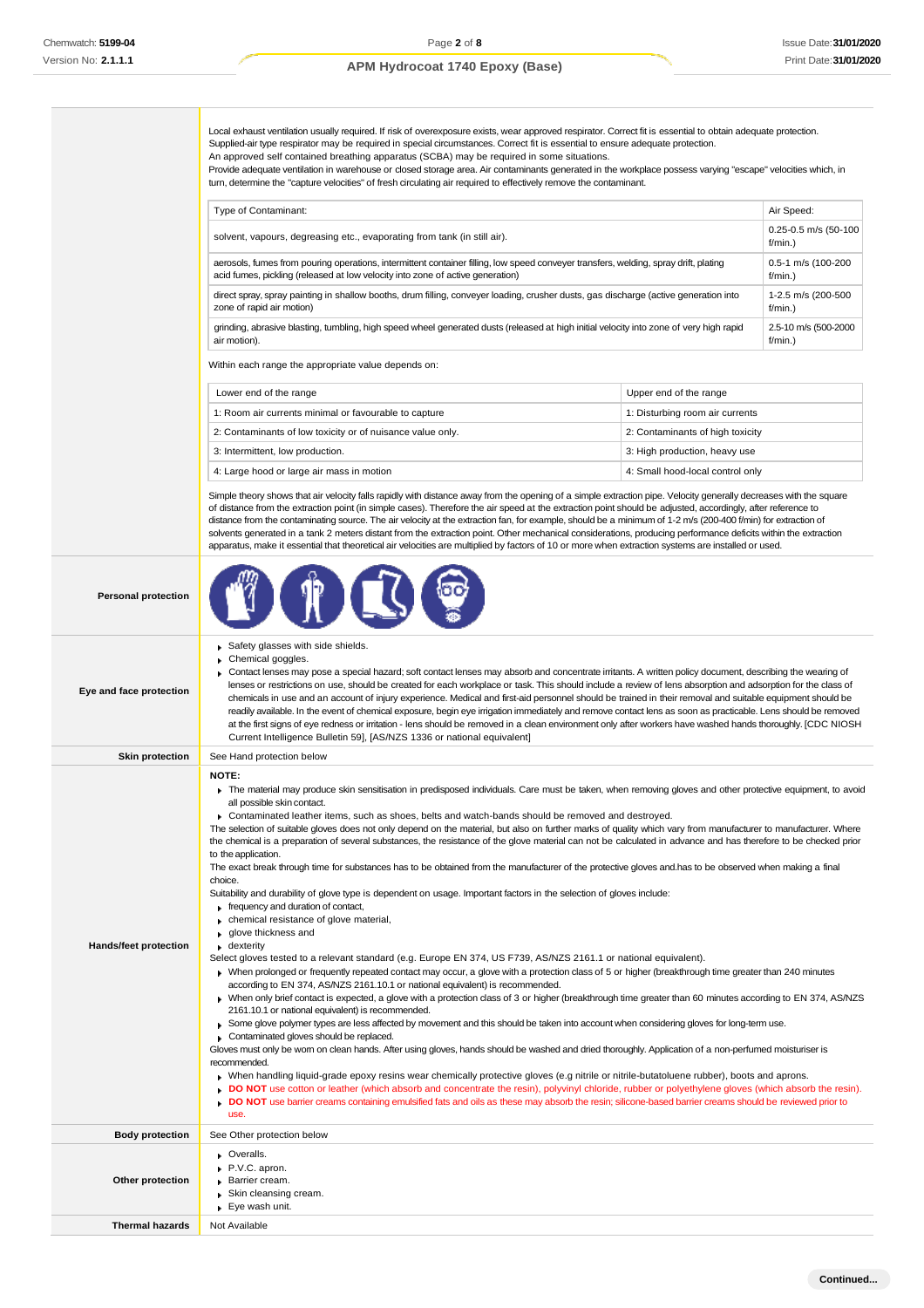## **Recommended material(s)**

#### **GLOVE SELECTION INDEX**

Glove selection is based on a modified presentation of the:

*"***Forsberg Clothing Performance Index".**

The effect(s) of the following substance(s) are taken into account in the *computer-*

*generated* selection:

APM Hydrocoat 1740 Epoxy (Base)

| <b>Material</b> | CPI |
|-----------------|-----|
| <b>BUTYL</b>    | A   |
| <b>NEOPRENE</b> | A   |
| <b>NITRILE</b>  | A   |
| PE/EVAL/PE      | A   |
| <b>VITON</b>    | A   |

\* CPI - Chemwatch Performance Index

A: Best Selection

B: Satisfactory; may degrade after 4 hours continuous immersion

C: Poor to Dangerous Choice for other than short term immersion

**NOTE**: As a series of factors will influence the actual performance of the glove, a final selection must be based on detailed observation. -

\* Where the glove is to be used on a short term, casual or infrequent basis, factors such as "feel" or convenience (e.g. disposability), may dictate a choice of gloves which might otherwise be unsuitable following long-term or frequent use. A qualified practitioner should be consulted.

# **SECTION 9 PHYSICAL AND CHEMICAL PROPERTIES**

#### **Information on basic physical and chemical properties**

**Respiratory protection**

Type AK-P Filter of sufficient capacity. (AS/NZS 1716 & 1715, EN 143:2000 & 149:2001, ANSI Z88 or national equivalent)

Where the concentration of gas/particulates in the breathing zone, approaches or exceeds the "Exposure Standard" (or ES), respiratory protection is required. Degree of protection varies with both face-piece and Class of filter; the nature of protection varies with Type of filter.

| <b>Required Minimum</b><br><b>Protection Factor</b> | Half-Face<br>Respirator | <b>Full-Face</b><br>Respirator     | <b>Powered Air</b><br>Respirator        |
|-----------------------------------------------------|-------------------------|------------------------------------|-----------------------------------------|
| up to $10 \times ES$                                | AK-AUS P2               | $\overline{\phantom{a}}$           | AK-PAPR-AUS /<br>Class 1 P <sub>2</sub> |
| up to $50 \times ES$                                | -                       | AK-AUS / Class<br>1 P <sub>2</sub> |                                         |
| up to $100 \times ES$                               | -                       | AK-2 P2                            | AK-PAPR-2 P2 ^                          |

#### ^ - Full-face

A(All classes) = Organic vapours, B AUS or B1 = Acid gasses, B2 = Acid gas or hydrogen cyanide(HCN), B3 = Acid gas or hydrogen cyanide(HCN), E = Sulfur dioxide(SO2), G = Agricultural chemicals,  $K =$  Ammonia(NH3), Hg = Mercury, NO = Oxides of nitrogen, MB = Methyl bromide, AX = Low boiling point organic compounds(below 65 degC)

| Appearance                                      | Coloured liquid with aromatic odour; mixes with water. |                                                   |                |
|-------------------------------------------------|--------------------------------------------------------|---------------------------------------------------|----------------|
|                                                 |                                                        |                                                   |                |
| <b>Physical state</b>                           | Liquid                                                 | Relative density (Water = 1)                      | Not Available  |
| Odour                                           | Not Available                                          | <b>Partition coefficient</b><br>n-octanol / water | Not Available  |
| <b>Odour threshold</b>                          | Not Available                                          | Auto-ignition temperature<br>$(^{\circ}C)$        | Not Applicable |
| pH (as supplied)                                | Not Available                                          | Decomposition<br>temperature                      | Not Available  |
| Melting point / freezing<br>point (°C)          | Not Available                                          | <b>Viscosity (cSt)</b>                            | Not Available  |
| Initial boiling point and<br>boiling range (°C) | Not Available                                          | Molecular weight (g/mol)                          | Not Applicable |
| Flash point (°C)                                | Not Applicable                                         | <b>Taste</b>                                      | Not Available  |
| <b>Evaporation rate</b>                         | Not Available                                          | <b>Explosive properties</b>                       | Not Available  |
| Flammability                                    | Not Applicable                                         | <b>Oxidising properties</b>                       | Not Available  |
| Upper Explosive Limit (%)                       | Not Applicable                                         | Surface Tension (dyn/cm or<br>$mN/m$ )            | Not Available  |
| Lower Explosive Limit (%)                       | Not Applicable                                         | <b>Volatile Component (%vol)</b>                  | Not Available  |
| Vapour pressure (kPa)                           | Not Available                                          | Gas group                                         | Not Available  |
| Solubility in water (g/L)                       | Not Available                                          | pH as a solution (1%)                             | Not Available  |
| Vapour density $(Air = 1)$                      | Not Available                                          | VOC g/L                                           | Not Available  |
|                                                 |                                                        |                                                   |                |

## **SECTION 10 STABILITY AND REACTIVITY**

| Reactivity                            | See section 7                                                                                                                    |
|---------------------------------------|----------------------------------------------------------------------------------------------------------------------------------|
| <b>Chemical stability</b>             | Unstable in the presence of incompatible materials.<br>Product is considered stable.<br>Hazardous polymerisation will not occur. |
| Possibility of hazardous<br>reactions | See section 7                                                                                                                    |
| <b>Conditions to avoid</b>            | See section 7                                                                                                                    |
| Incompatible materials                | See section 7                                                                                                                    |
| Hazardous decomposition<br>products   | See section 5                                                                                                                    |

## **SECTION 11 TOXICOLOGICAL INFORMATION**

**Information on toxicological effects**

**Inhaled** The material is not thought to produce adverse health effects or irritation of the respiratory tract (as classified by EC Directives using animal models). Nevertheless, good hygiene practice requires that exposure be kept to a minimum and that suitable control measures be used in an occupational setting.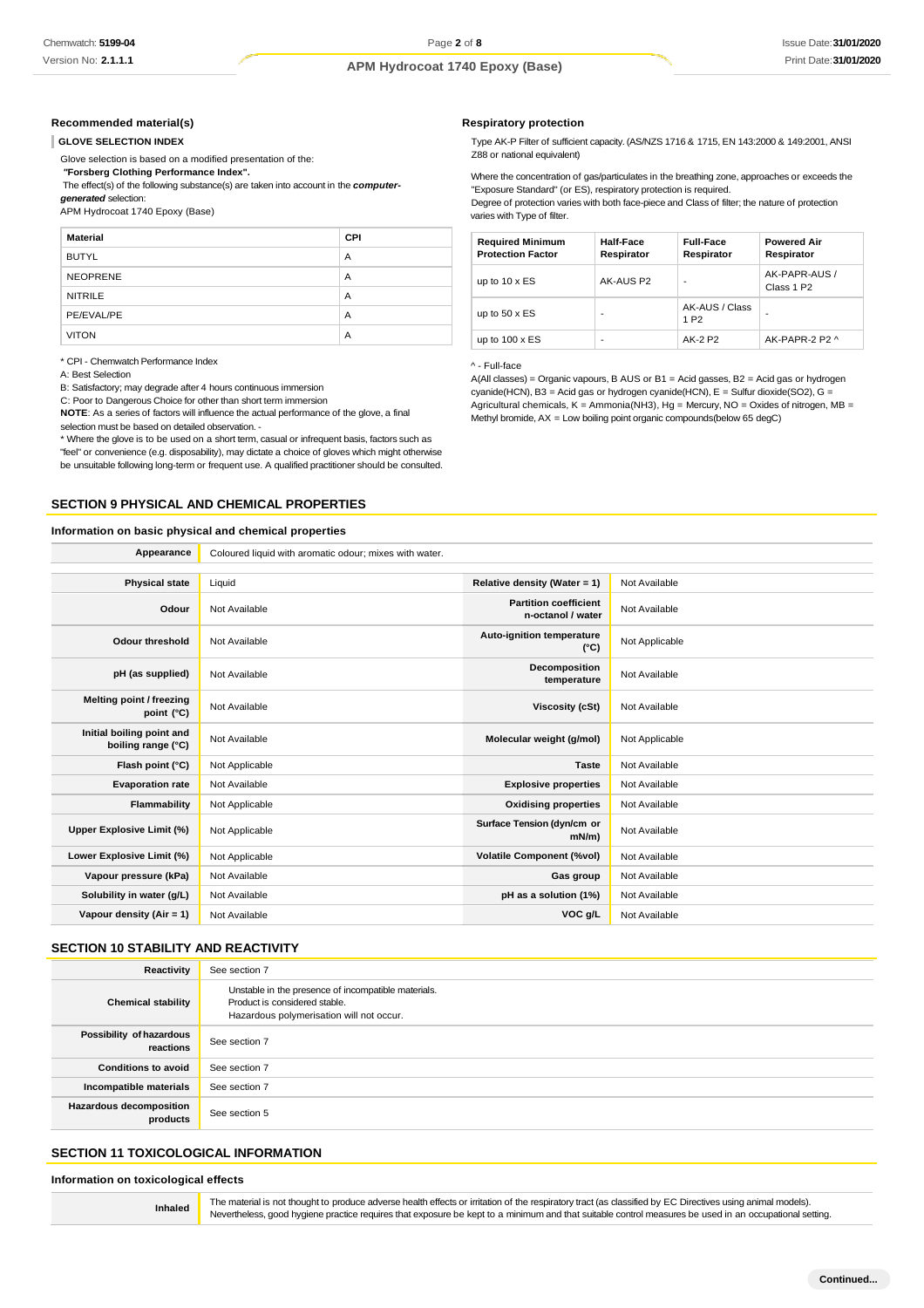| Ingestion                                                 | The material has NOT been classified by EC Directives or other classification systems as "harmful by ingestion". This is because of the lack of corroborating                                                                                                                                                                                                                                                                                                                                                                                                                                                                                                                                                                                                                                                                                                                                                                                                                                                                                                                                                                                                                                                                                                                                                                                                                                                                                                                                                                                                                                                                                                                                                                                                                                                                                                                                                                                                                                                                                                                                                                                                                                                                                                                                                                                                                                                                                                                                                                                                                                                                                                                                                                                                                                                                                                                                                                                                                                                                                                                                                                                                                                                                                                                                                                                                                                                                                                                                                                                                                                                                                                                                                                                                                                                                                                                                                                                       |                                   |                                    |
|-----------------------------------------------------------|-----------------------------------------------------------------------------------------------------------------------------------------------------------------------------------------------------------------------------------------------------------------------------------------------------------------------------------------------------------------------------------------------------------------------------------------------------------------------------------------------------------------------------------------------------------------------------------------------------------------------------------------------------------------------------------------------------------------------------------------------------------------------------------------------------------------------------------------------------------------------------------------------------------------------------------------------------------------------------------------------------------------------------------------------------------------------------------------------------------------------------------------------------------------------------------------------------------------------------------------------------------------------------------------------------------------------------------------------------------------------------------------------------------------------------------------------------------------------------------------------------------------------------------------------------------------------------------------------------------------------------------------------------------------------------------------------------------------------------------------------------------------------------------------------------------------------------------------------------------------------------------------------------------------------------------------------------------------------------------------------------------------------------------------------------------------------------------------------------------------------------------------------------------------------------------------------------------------------------------------------------------------------------------------------------------------------------------------------------------------------------------------------------------------------------------------------------------------------------------------------------------------------------------------------------------------------------------------------------------------------------------------------------------------------------------------------------------------------------------------------------------------------------------------------------------------------------------------------------------------------------------------------------------------------------------------------------------------------------------------------------------------------------------------------------------------------------------------------------------------------------------------------------------------------------------------------------------------------------------------------------------------------------------------------------------------------------------------------------------------------------------------------------------------------------------------------------------------------------------------------------------------------------------------------------------------------------------------------------------------------------------------------------------------------------------------------------------------------------------------------------------------------------------------------------------------------------------------------------------------------------------------------------------------------------------------------------|-----------------------------------|------------------------------------|
| <b>Skin Contact</b>                                       | animal or human evidence.<br>The material is not thought to produce adverse health effects or skin irritation following contact (as classified by EC Directives using animal models).<br>Nevertheless, good hygiene practice requires that exposure be kept to a minimum and that suitable gloves be used in an occupational setting.<br>Open cuts, abraded or irritated skin should not be exposed to this material<br>Entry into the blood-stream, through, for example, cuts, abrasions or lesions, may produce systemic injury with harmful effects. Examine the skin prior to the use<br>of the material and ensure that any external damage is suitably protected.                                                                                                                                                                                                                                                                                                                                                                                                                                                                                                                                                                                                                                                                                                                                                                                                                                                                                                                                                                                                                                                                                                                                                                                                                                                                                                                                                                                                                                                                                                                                                                                                                                                                                                                                                                                                                                                                                                                                                                                                                                                                                                                                                                                                                                                                                                                                                                                                                                                                                                                                                                                                                                                                                                                                                                                                                                                                                                                                                                                                                                                                                                                                                                                                                                                                            |                                   |                                    |
| Eye                                                       | Although the liquid is not thought to be an irritant (as classified by EC Directives), direct contact with the eye may produce transient discomfort characterised<br>by tearing or conjunctival redness (as with windburn).                                                                                                                                                                                                                                                                                                                                                                                                                                                                                                                                                                                                                                                                                                                                                                                                                                                                                                                                                                                                                                                                                                                                                                                                                                                                                                                                                                                                                                                                                                                                                                                                                                                                                                                                                                                                                                                                                                                                                                                                                                                                                                                                                                                                                                                                                                                                                                                                                                                                                                                                                                                                                                                                                                                                                                                                                                                                                                                                                                                                                                                                                                                                                                                                                                                                                                                                                                                                                                                                                                                                                                                                                                                                                                                         |                                   |                                    |
| Chronic                                                   | Skin contact with the material is more likely to cause a sensitisation reaction in some persons compared to the general population.<br>There has been some concem that this material can cause cancer or mutations but there is not enough data to make an assessment.<br>Substance accumulation, in the human body, may occur and may cause some concern following repeated or long-term occupational exposure.<br>There is some evidence that inhaling this product is more likely to cause a sensitisation reaction in some persons compared to the general population.<br>Secondary amines may react with nitrites to form potentially carcinogenic N-nitrosamines.<br>Exposure to the material for prolonged periods may cause physical defects in the developing embryo (teratogenesis).<br>There is some evidence from animal testing that exposure to this material may result in toxic effects to the unborn baby.                                                                                                                                                                                                                                                                                                                                                                                                                                                                                                                                                                                                                                                                                                                                                                                                                                                                                                                                                                                                                                                                                                                                                                                                                                                                                                                                                                                                                                                                                                                                                                                                                                                                                                                                                                                                                                                                                                                                                                                                                                                                                                                                                                                                                                                                                                                                                                                                                                                                                                                                                                                                                                                                                                                                                                                                                                                                                                                                                                                                                         |                                   |                                    |
|                                                           | <b>TOXICITY</b>                                                                                                                                                                                                                                                                                                                                                                                                                                                                                                                                                                                                                                                                                                                                                                                                                                                                                                                                                                                                                                                                                                                                                                                                                                                                                                                                                                                                                                                                                                                                                                                                                                                                                                                                                                                                                                                                                                                                                                                                                                                                                                                                                                                                                                                                                                                                                                                                                                                                                                                                                                                                                                                                                                                                                                                                                                                                                                                                                                                                                                                                                                                                                                                                                                                                                                                                                                                                                                                                                                                                                                                                                                                                                                                                                                                                                                                                                                                                     | <b>IRRITATION</b>                 |                                    |
| APM Hydrocoat 1740 Epoxy<br>(Base)                        | Not Available                                                                                                                                                                                                                                                                                                                                                                                                                                                                                                                                                                                                                                                                                                                                                                                                                                                                                                                                                                                                                                                                                                                                                                                                                                                                                                                                                                                                                                                                                                                                                                                                                                                                                                                                                                                                                                                                                                                                                                                                                                                                                                                                                                                                                                                                                                                                                                                                                                                                                                                                                                                                                                                                                                                                                                                                                                                                                                                                                                                                                                                                                                                                                                                                                                                                                                                                                                                                                                                                                                                                                                                                                                                                                                                                                                                                                                                                                                                                       | Not Available                     |                                    |
|                                                           | <b>TOXICITY</b>                                                                                                                                                                                                                                                                                                                                                                                                                                                                                                                                                                                                                                                                                                                                                                                                                                                                                                                                                                                                                                                                                                                                                                                                                                                                                                                                                                                                                                                                                                                                                                                                                                                                                                                                                                                                                                                                                                                                                                                                                                                                                                                                                                                                                                                                                                                                                                                                                                                                                                                                                                                                                                                                                                                                                                                                                                                                                                                                                                                                                                                                                                                                                                                                                                                                                                                                                                                                                                                                                                                                                                                                                                                                                                                                                                                                                                                                                                                                     | <b>IRRITATION</b>                 |                                    |
|                                                           | Dermal (rabbit) LD50: 805 mg/kgE[2]                                                                                                                                                                                                                                                                                                                                                                                                                                                                                                                                                                                                                                                                                                                                                                                                                                                                                                                                                                                                                                                                                                                                                                                                                                                                                                                                                                                                                                                                                                                                                                                                                                                                                                                                                                                                                                                                                                                                                                                                                                                                                                                                                                                                                                                                                                                                                                                                                                                                                                                                                                                                                                                                                                                                                                                                                                                                                                                                                                                                                                                                                                                                                                                                                                                                                                                                                                                                                                                                                                                                                                                                                                                                                                                                                                                                                                                                                                                 |                                   | Eye (rabbit):20 mg/24 h - moderate |
| triethylenetetramine                                      | Oral (rat) LD50: 2500 mg/kgE <sup>[2]</sup>                                                                                                                                                                                                                                                                                                                                                                                                                                                                                                                                                                                                                                                                                                                                                                                                                                                                                                                                                                                                                                                                                                                                                                                                                                                                                                                                                                                                                                                                                                                                                                                                                                                                                                                                                                                                                                                                                                                                                                                                                                                                                                                                                                                                                                                                                                                                                                                                                                                                                                                                                                                                                                                                                                                                                                                                                                                                                                                                                                                                                                                                                                                                                                                                                                                                                                                                                                                                                                                                                                                                                                                                                                                                                                                                                                                                                                                                                                         |                                   | Eye (rabbit); 49 mg - SEVERE       |
|                                                           |                                                                                                                                                                                                                                                                                                                                                                                                                                                                                                                                                                                                                                                                                                                                                                                                                                                                                                                                                                                                                                                                                                                                                                                                                                                                                                                                                                                                                                                                                                                                                                                                                                                                                                                                                                                                                                                                                                                                                                                                                                                                                                                                                                                                                                                                                                                                                                                                                                                                                                                                                                                                                                                                                                                                                                                                                                                                                                                                                                                                                                                                                                                                                                                                                                                                                                                                                                                                                                                                                                                                                                                                                                                                                                                                                                                                                                                                                                                                                     |                                   | Skin (rabbit): 490 mg open SEVERE  |
|                                                           |                                                                                                                                                                                                                                                                                                                                                                                                                                                                                                                                                                                                                                                                                                                                                                                                                                                                                                                                                                                                                                                                                                                                                                                                                                                                                                                                                                                                                                                                                                                                                                                                                                                                                                                                                                                                                                                                                                                                                                                                                                                                                                                                                                                                                                                                                                                                                                                                                                                                                                                                                                                                                                                                                                                                                                                                                                                                                                                                                                                                                                                                                                                                                                                                                                                                                                                                                                                                                                                                                                                                                                                                                                                                                                                                                                                                                                                                                                                                                     |                                   | Skin (rabbit): 5 mg/24 SEVERE      |
| Legend:                                                   | 1. Value obtained from Europe ECHA Registered Substances - Acute toxicity 2.* Value obtained from manufacturer's SDS. Unless otherwise specified data<br>extracted from RTECS - Register of Toxic Effect of chemical Substances                                                                                                                                                                                                                                                                                                                                                                                                                                                                                                                                                                                                                                                                                                                                                                                                                                                                                                                                                                                                                                                                                                                                                                                                                                                                                                                                                                                                                                                                                                                                                                                                                                                                                                                                                                                                                                                                                                                                                                                                                                                                                                                                                                                                                                                                                                                                                                                                                                                                                                                                                                                                                                                                                                                                                                                                                                                                                                                                                                                                                                                                                                                                                                                                                                                                                                                                                                                                                                                                                                                                                                                                                                                                                                                     |                                   |                                    |
| <b>TRIETHYLENETETRAMINE</b>                               | Contact allergies quickly manifest themselves as contact eczema, more rarely as urticaria or Quincke's oedema. The pathogenesis of contact eczema involves<br>a cell-mediated (T lymphocytes) immune reaction of the delayed type. Other allergic skin reactions, e.g. contact urticaria, involve antibody-mediated immune<br>reactions. The significance of the contact allergen is not simply determined by its sensitisation potential: the distribution of the substance and the opportunities<br>for contact with it are equally important. A weakly sensitising substance which is widely distributed can be a more important allergen than one with stronger<br>sensitising potential with which few individuals come into contact. From a clinical point of view, substances are noteworthy if they produce an allergic test<br>reaction in more than 1% of the persons tested.<br>Ethyleneamines are very reactive and can cause chemical burns, skin rashes and asthma-like symptoms. It is readily absorbed through the skin and may cause<br>eye blindness and irreparable damage. As such, they require careful handling. In general, the low-molecular weight polyamines have been positive in the Ames<br>assay (for genetic damage); however, this is probably due to their ability to chelate copper.<br>The material may produce severe irritation to the eye causing pronounced inflammation. Repeated or prolonged exposure to irritants may produce<br>conjunctivitis.<br>The material may cause severe skin irritation after prolonged or repeated exposure and may produce on contact skin redness, swelling, the production of<br>vesicles, scaling and thickening of the skin. Repeated exposures may produce severe ulceration.<br>For alkyl polyamines:<br>The alkyl polyamines cluster consists of two terminal primary and at least one secondary amine groups and are derivatives of low molecular weight<br>ethylenediamine, propylenediamine or hexanediamine. Toxicity depends on route of exposure. Cluster members have been shown to cause skin irritation or<br>sensitisation, eye irritation and genetic defects, but have not been shown to cause cancer.<br>Asthma-like symptoms may continue for months or even years after exposure to the material ceases. This may be due to a non-allergenic condition known as<br>reactive airways dysfunction syndrome (RADS) which can occur following exposure to high levels of highly irritating compound. Key criteria for the diagnosis<br>of RADS include the absence of preceding respiratory disease, in a non-atopic individual, with abrupt onset of persistent asthma-like symptoms within minutes<br>to hours of a documented exposure to the irritant. A reversible airflow pattern, on spirometry, with the presence of moderate to severe bronchial hyperreactivity<br>on methacholine challenge testing and the lack of minimal lymphocytic inflammation, without eosinophilia, have also been included in the criteria for diagnosis<br>of RADS. RADS (or asthma) following an irritating inhalation is an infrequent disorder with rates related to the concentration of and duration of exposure to the<br>irritating substance. Industrial bronchitis, on the other hand, is a disorder that occurs as result of exposure due to high concentrations of irritating substance<br>(often particulate in nature) and is completely reversible after exposure ceases. The disorder is characterised by dyspnea, cough and mucus production.<br>Triethylenetetramine is a severe irritant to skin and eyes and may induce skin sensitisation. Acute exposure to saturated vapour via inhalation was tolerated<br>without impairment but exposure to aerosol may lead to reversible irritations of the mucous membranes in the airways. Studies done on experimental animals<br>showed that it does not cause cancer or foetal developmental defects. |                                   |                                    |
|                                                           | $\circ$                                                                                                                                                                                                                                                                                                                                                                                                                                                                                                                                                                                                                                                                                                                                                                                                                                                                                                                                                                                                                                                                                                                                                                                                                                                                                                                                                                                                                                                                                                                                                                                                                                                                                                                                                                                                                                                                                                                                                                                                                                                                                                                                                                                                                                                                                                                                                                                                                                                                                                                                                                                                                                                                                                                                                                                                                                                                                                                                                                                                                                                                                                                                                                                                                                                                                                                                                                                                                                                                                                                                                                                                                                                                                                                                                                                                                                                                                                                                             |                                   | O                                  |
| <b>Acute Toxicity</b><br><b>Skin Irritation/Corrosion</b> | O                                                                                                                                                                                                                                                                                                                                                                                                                                                                                                                                                                                                                                                                                                                                                                                                                                                                                                                                                                                                                                                                                                                                                                                                                                                                                                                                                                                                                                                                                                                                                                                                                                                                                                                                                                                                                                                                                                                                                                                                                                                                                                                                                                                                                                                                                                                                                                                                                                                                                                                                                                                                                                                                                                                                                                                                                                                                                                                                                                                                                                                                                                                                                                                                                                                                                                                                                                                                                                                                                                                                                                                                                                                                                                                                                                                                                                                                                                                                                   | Carcinogenicity<br>Reproductivity | ◎                                  |
| <b>Serious Eye</b><br>Damage/Irritation                   | ◎                                                                                                                                                                                                                                                                                                                                                                                                                                                                                                                                                                                                                                                                                                                                                                                                                                                                                                                                                                                                                                                                                                                                                                                                                                                                                                                                                                                                                                                                                                                                                                                                                                                                                                                                                                                                                                                                                                                                                                                                                                                                                                                                                                                                                                                                                                                                                                                                                                                                                                                                                                                                                                                                                                                                                                                                                                                                                                                                                                                                                                                                                                                                                                                                                                                                                                                                                                                                                                                                                                                                                                                                                                                                                                                                                                                                                                                                                                                                                   | <b>STOT - Single Exposure</b>     | ◎                                  |
| <b>Respiratory or Skin</b><br>sensitisation               | v                                                                                                                                                                                                                                                                                                                                                                                                                                                                                                                                                                                                                                                                                                                                                                                                                                                                                                                                                                                                                                                                                                                                                                                                                                                                                                                                                                                                                                                                                                                                                                                                                                                                                                                                                                                                                                                                                                                                                                                                                                                                                                                                                                                                                                                                                                                                                                                                                                                                                                                                                                                                                                                                                                                                                                                                                                                                                                                                                                                                                                                                                                                                                                                                                                                                                                                                                                                                                                                                                                                                                                                                                                                                                                                                                                                                                                                                                                                                                   | <b>STOT - Repeated Exposure</b>   | ∾                                  |
| <b>Mutagenicity</b>                                       | N                                                                                                                                                                                                                                                                                                                                                                                                                                                                                                                                                                                                                                                                                                                                                                                                                                                                                                                                                                                                                                                                                                                                                                                                                                                                                                                                                                                                                                                                                                                                                                                                                                                                                                                                                                                                                                                                                                                                                                                                                                                                                                                                                                                                                                                                                                                                                                                                                                                                                                                                                                                                                                                                                                                                                                                                                                                                                                                                                                                                                                                                                                                                                                                                                                                                                                                                                                                                                                                                                                                                                                                                                                                                                                                                                                                                                                                                                                                                                   | <b>Aspiration Hazard</b>          | O                                  |

*Legend: – Data available but does not fill the criteria for classification – Data required to make classificationavailable*

*– Data Not Available to makeclassification*

# **SECTION 12 ECOLOGICAL INFORMATION**

**Toxicity Ingredient Endpoint Test Duration (hr) Species Value Source**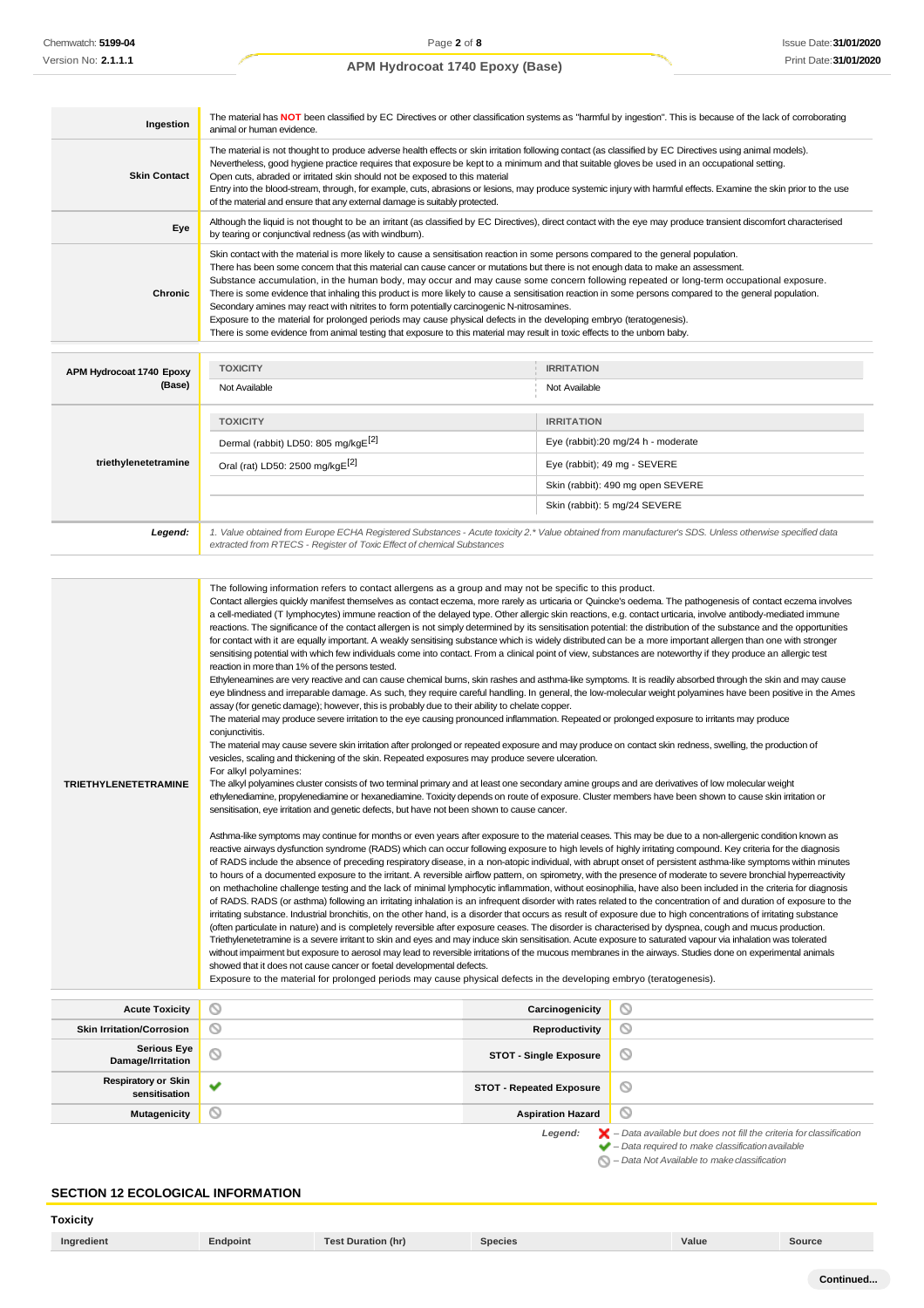| triethylenetetramine | EC50                                                                                                                                                                                                                                                                                                                                                                                     | 48 | Crustacea                     | $31.1 \text{mg/L}$ |  |
|----------------------|------------------------------------------------------------------------------------------------------------------------------------------------------------------------------------------------------------------------------------------------------------------------------------------------------------------------------------------------------------------------------------------|----|-------------------------------|--------------------|--|
| triethylenetetramine | EC10                                                                                                                                                                                                                                                                                                                                                                                     | 72 | Algae or other aquatic plants | $0.67$ mg/L        |  |
| triethylenetetramine | EC50                                                                                                                                                                                                                                                                                                                                                                                     | 72 | Algae or other aquatic plants | $2.5$ mg/L         |  |
| triethylenetetramine | <b>NOEC</b>                                                                                                                                                                                                                                                                                                                                                                              | 72 | Algae or other aquatic plants | $<$ 2.5 $mq/L$     |  |
| triethylenetetramine | LC50                                                                                                                                                                                                                                                                                                                                                                                     | 96 | Fish                          | 180mg/L            |  |
| Legend:              | Extracted from 1. IUCLID Toxicity Data 2. Europe ECHA Registered Substances - Ecotoxicological Information - Aquatic Toxicity 3. EPIWIN Suite V3.12 -<br>Aquatic Toxicity Data (Estimated) 4. US EPA, Ecotox database - Aquatic Toxicity Data 5. ECETOC Aquatic Hazard Assessment Data 6. NITE (Japan) -<br>Bioconcentration Data 7. METI (Japan) - Bioconcentration Data 8. Vendor Data |    |                               |                    |  |

#### **DO NOT** discharge into sewer or waterways.

## **Persistence and degradability**

| dien.            | r/Soil<br>alator. | stence: Air<br>י הני |
|------------------|-------------------|----------------------|
| ™etetramine<br>. | LOW               | LOW                  |

## **Bioaccumulative potential**

| Ingredient           | <b>Bioaccumulation</b>    |
|----------------------|---------------------------|
| triethylenetetramine | LOW (LogKOW = $-2.6464$ ) |
| Mobility in eail     |                           |

| ווטכּ ווו עווועטווו |                                  |
|---------------------|----------------------------------|
|                     | <b>Mobility</b>                  |
| . .                 | $\text{OW (KOC} = 309.9)$<br>LUW |

## **SECTION 13 DISPOSAL CONSIDERATIONS**

## **Waste treatment methods**

|                     | • Containers may still present a chemical hazard/danger when empty.                                                                                                  |
|---------------------|----------------------------------------------------------------------------------------------------------------------------------------------------------------------|
|                     | Return to supplier for reuse/ recycling if possible.                                                                                                                 |
|                     | Otherwise:                                                                                                                                                           |
|                     | If container can not be cleaned sufficiently well to ensure that residuals do not remain or if the container cannot be used to store the same product, then          |
|                     | puncture containers, to prevent re-use, and bury at an authorised landfill.                                                                                          |
|                     | ► Where possible retain label warnings and SDS and observe all notices pertaining to the product.                                                                    |
|                     | Legislation addressing waste disposal requirements may differ by country, state and/ or territory. Each user must refer to laws operating in their area. In some     |
|                     | areas, certain wastes must be tracked.                                                                                                                               |
|                     | A Hierarchy of Controls seems to be common - the user should investigate:                                                                                            |
|                     | $\blacktriangleright$ Reduction                                                                                                                                      |
|                     | $\triangleright$ Reuse                                                                                                                                               |
|                     | $\blacktriangleright$ Recycling                                                                                                                                      |
| Product / Packaging | Disposal (if all else fails)                                                                                                                                         |
| disposal            | This material may be recycled if unused, or if it has not been contaminated so as to make it unsuitable for its intended use. If it has been contaminated, it may be |
|                     | possible to reclaim the product by filtration, distillation or some other means. Shelf life considerations should also be applied in making decisions of this type.  |
|                     | Note that properties of a material may change in use, and recycling or reuse may not always be appropriate.                                                          |
|                     | DO NOT allow wash water from cleaning or process equipment to enter drains.                                                                                          |
|                     | It may be necessary to collect all wash water for treatment before disposal.                                                                                         |
|                     | In all cases disposal to sewer may be subject to local laws and requlations and these should be considered first.                                                    |
|                     | • Where in doubt contact the responsible authority.                                                                                                                  |
|                     | Recycle wherever possible.                                                                                                                                           |
|                     | ▶ Consult manufacturer for recycling options or consult local or regional waste management authority for disposal if no suitable treatment or disposal facility      |
|                     | can be identified.                                                                                                                                                   |
|                     | Dispose of by: burial in a land-fill specifically licenced to accept chemical and / or pharmaceutical wastes or incineration in a licenced apparatus (after          |
|                     | admixture with suitable combustible material).                                                                                                                       |
|                     | Decontaminate empty containers. Observe all label safeguards until containers are cleaned and destroyed.                                                             |
|                     |                                                                                                                                                                      |
|                     |                                                                                                                                                                      |

## **SECTION 14 TRANSPORT INFORMATION**

## **Labels Required**

**Marine Pollutant** NO

## **Land transport (UN): NOT REGULATED FOR TRANSPORT OF DANGEROUS GOODS**

## **Air transport (ICAO-IATA / DGR): NOT REGULATED FOR TRANSPORT OF DANGEROUS GOODS**

## **Sea transport (IMDG-Code / GGVSee): NOT REGULATED FOR TRANSPORT OF DANGEROUS GOODS**

## **Transport in bulk according to Annex II of MARPOL and the IBC code**

| Source                                                                          | Ingredient           | <b>Pollution Category</b> |
|---------------------------------------------------------------------------------|----------------------|---------------------------|
| IMO MARPOL (Annex II) - List<br>of Noxious Liquid Substances<br>Carried in Bulk | triethylenetetramine |                           |

# **SECTION 15 REGULATORY INFORMATION**